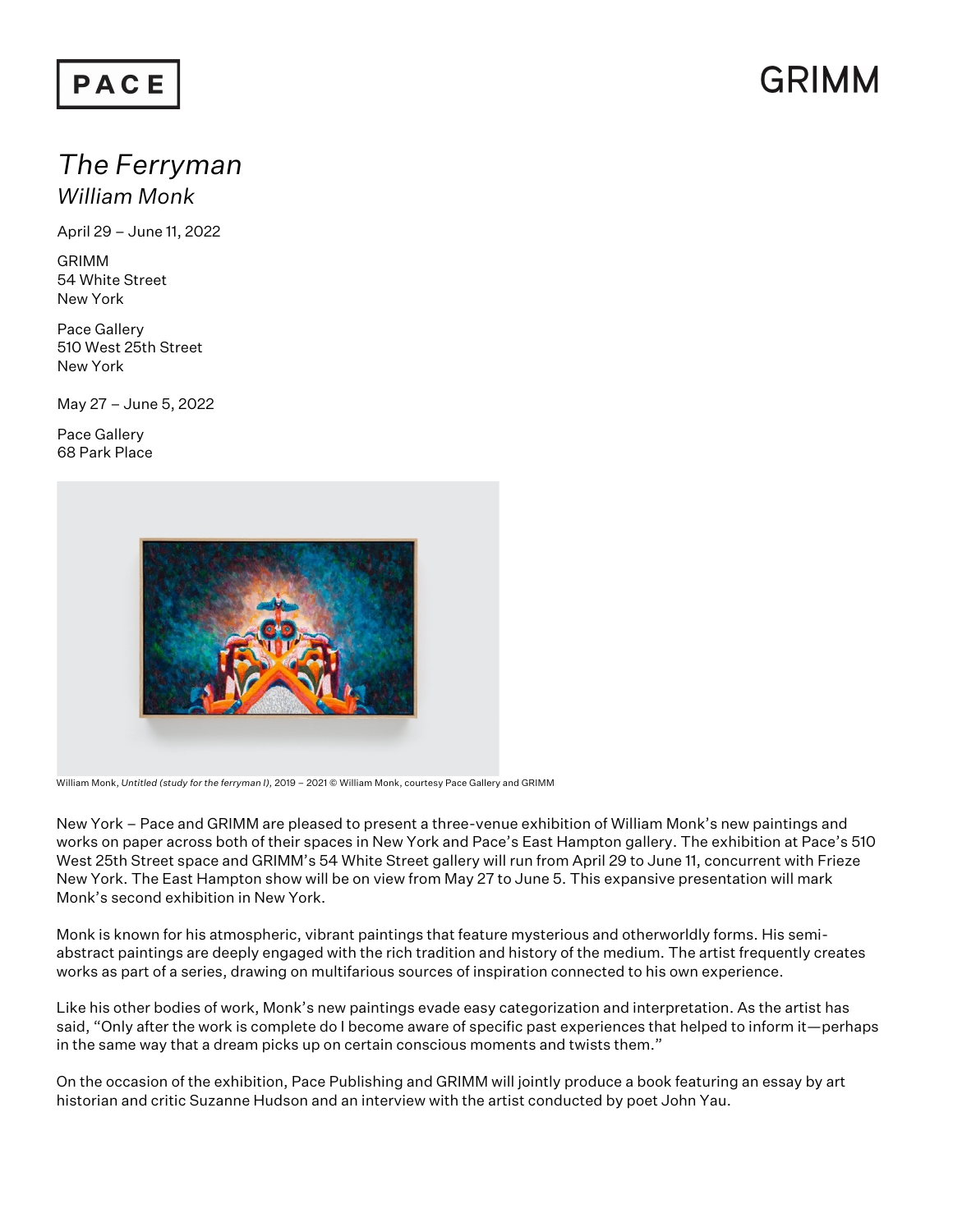



#### **GRIMM Exhibition**

GRIMM will present new paintings by Monk at its Tribeca gallery. Embodying the exhibition's meditations on the afterlife, these icon-like paintings possess a meticulous attention to detail and invite an intimate, mantra-like, contemplative experience for the viewer. Depicting Monk's invented Ferryman, or figure of death, these works radiate with energy. Part 1960s animation, courtesy of Beatles film animator George Dunning, and part Stanley Kubrick vision, Monk's Rorschach-inspired works suggest a new sensorial field of contemporary painting. Across all the works in this presentation, Monk proposes a contemporary take on psychedelia and a re-enchantment of painting as a ritualistic, active medium.

#### **Pace Gallery Exhibition**

Pace's presentation will spotlight three installations by Monk at its 510 West 25th Street space and a selection of works on paper and small oil paintings by the artist at its East Hampton gallery. This show will be Monk's first solo exhibition at Pace's New York gallery.

Engaged with notions of the afterlife, the large-scale paintings on view at the New York gallery focus on the journey from this life into the next.

Directed through the presentation by way of sight lines and narrative cues, visitors to 510 West 25th Street will embark on an experiential and cinematic journey within the gallery spaces. Groupings of paintings in the exhibition serve as transportive constellations, evoking shamanistic qualities in their content and display.

The presentation at Pace in New York will also feature a selection of new tondo paintings by Monk. Hanging suspended in a cloistered space within the gallery, these works reflect the spiritual undertones of the exhibition.

At Pace's East Hampton space, Monk will showcase a group of works on paper that complement the paintings in his coinciding New York exhibitions, shedding light on another key aspect of his practice. This exhibition will also include a selection of small oil paintings by the artist, drawing further connections between his works on paper and canvas.

**William Monk**'s (b. 1977, Kingston upon Thames, UK) scenographic works tap into the rich tradition of painting. Monk paints enigmatic and vibrant canvases using starkly divisional compositions. The artist often works in extensive series that gradually evolve over time. His paintings carry irregular intensities of detail, line, foreground, and background.

A sense of repetition breaks down his figuration, creating visual mantras in which the human scale of the work increases this subtlety rather than amplifying the model. This rhythm can be traced throughout Monk's work, surrendering figurative logic to arrive at something stranger and more powerful. Atmospheric and energetic, Monk's paintings invite a more direct physical connection, drawing in the space between our inner and outer realms of experience.

William Monk lives and works in New York. He was awarded the Koninklijke Prijs voor Vrije Schilderkunst (Dutch Royal Award for Painting) in 2005 and the Jerwood Contemporary Painters award in 2009. Monk's work has been exhibited at Pace Gallery, Hong Kong and London; Fries Museum, Leeuwarden, Netherlands; Museum Het Valkhof, Nijmegen, Netherlands; Kunstmuseum, The Hague; Van Gogh Museum, Amsterdam; GRIMM, New York and Amsterdam; James Cohan Gallery, New York; Kohn Gallery, Los Angeles; Norwich University, Norwich; PSL, Leeds; and Summerfield Gallery, Cheltenham, London. His work can be found in the collections of the Kunstmuseum, The Hague; HE Art Museum, Foshan, China; AkzoNobel Art Foundation, Amsterdam; Roberts Institute of Art, London; Fries Museum, Leeuwarden; ING Art Collection, Amsterdam; Whitworth Art Gallery, University of Manchester, Manchester; and in many private collections.

**GRIMM** is an international contemporary art gallery with locations in Amsterdam (NL) and New York NY (US). Since its establishment in 2005, it has been the gallery's mission to represent and support emerging and mid-career artists who work in a diverse range of media. Representing over 30 artists, GRIMM has staged the first solo exhibitions in The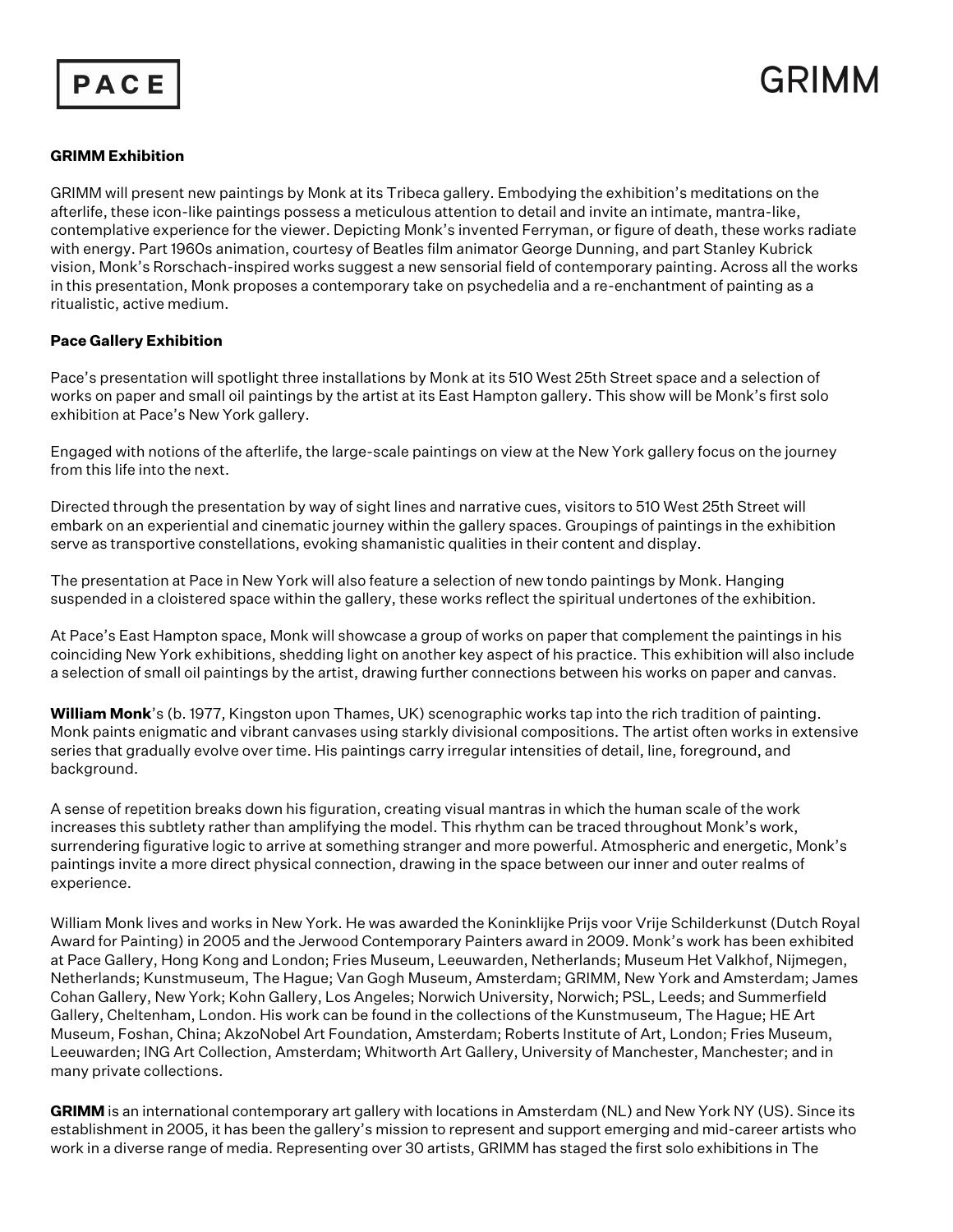



Netherlands by mid-career artists such as Daniel Richter. The gallery maintains a keen eye for emerging voices and represents artists such as Arturo Kameya, Claudia Martínez Garay, Louise Giovanelli and Angela Heisch.

The gallery currently resides at Keizersgracht 241 in Amsterdam, a historic canal house in the heart of the city. In 2017, GRIMM expanded into New York with a gallery located on 202 Bowery and in Spring 2021, the gallery relocated to the heart of Tribeca. Located on 54 White Street, the gallery possesses a rich history as the former home of Arc Records, the legendary record archive that once housed 3.5 million records. The Tribeca location encompasses two exhibition spaces: a 4,200 square-foot gallery on the ground floor and a 1,800 square-foot gallery on the lower level.

In addition to the exhibitions that the gallery programs internationally, GRIMM maintains a vigorous publications series that offers further critical insights into its artists' practices. GRIMM is a proud member of the International Galleries Alliance (IGA), Dutch Galleries Association (NGA) and the Gallery Climate Coalition (GCC).

**Pace** is a leading international art gallery representing some of the most influential contemporary artists and estates from the past century, holding decades-long relationships with Alexander Calder, Jean Dubuffet, Barbara Hepworth, Agnes Martin, Louise Nevelson, and Mark Rothko. Pace enjoys a unique U.S. heritage spanning East and West coasts through its early support of artists central to the Abstract Expressionist and Light and Space movements.

Since its founding by Arne Glimcher in 1960, Pace has developed a distinguished legacy as an artist-first gallery that mounts seminal historical and contemporary exhibitions. Under the current leadership of President and CEO Marc Glimcher, Pace continues to support its artists and share their visionary work with audiences worldwide by remaining at the forefront of innovation. Now in its seventh decade, the gallery advances its mission through a robust global program comprising exhibitions, artist projects, public installations, institutional collaborations, performances, and interdisciplinary projects. Pace has a legacy in art bookmaking and has published over five hundred titles in close collaboration with artists, with a focus on original scholarship and on introducing new voices to the art historical canon.

The gallery has also spearheaded explorations into the intersection of art and technology through its new business models, exhibition interpretation tools, and representation of artists cultivating advanced studio practices. Pace's presence in Silicon Valley since 2016 has bolstered its longstanding support of experimental practices and digital artmaking. As part of its commitment to innovative, technologically engaged artists within and beyond its program, Pace launched its own dedicated NFT platform, Pace Verso, in November 2021. The gallery's past NFT projects have spotlighted digital works by Glenn Kaino, DRIFT, Lucas Samaras, Simon Denny, Urs Fischer, John Gerrard, and other artists.

Today, Pace has nine locations worldwide including London, Geneva, a strong foothold in Palo Alto, and two galleries in New York—its headquarters at 540 West 25th Street, which welcomed almost 120,000 visitors and programmed 20 shows in its first six months, and an adjacent 8,000 sq. ft. exhibition space at 510 West 25th Street. Pace was one of the first international galleries to establish outposts in Asia, where it operates permanent gallery spaces in Hong Kong and Seoul, as well as an office and viewing room in Beijing. In 2020, Pace opened temporary exhibition spaces in East Hampton and Palm Beach, with continued programming on a seasonal basis.